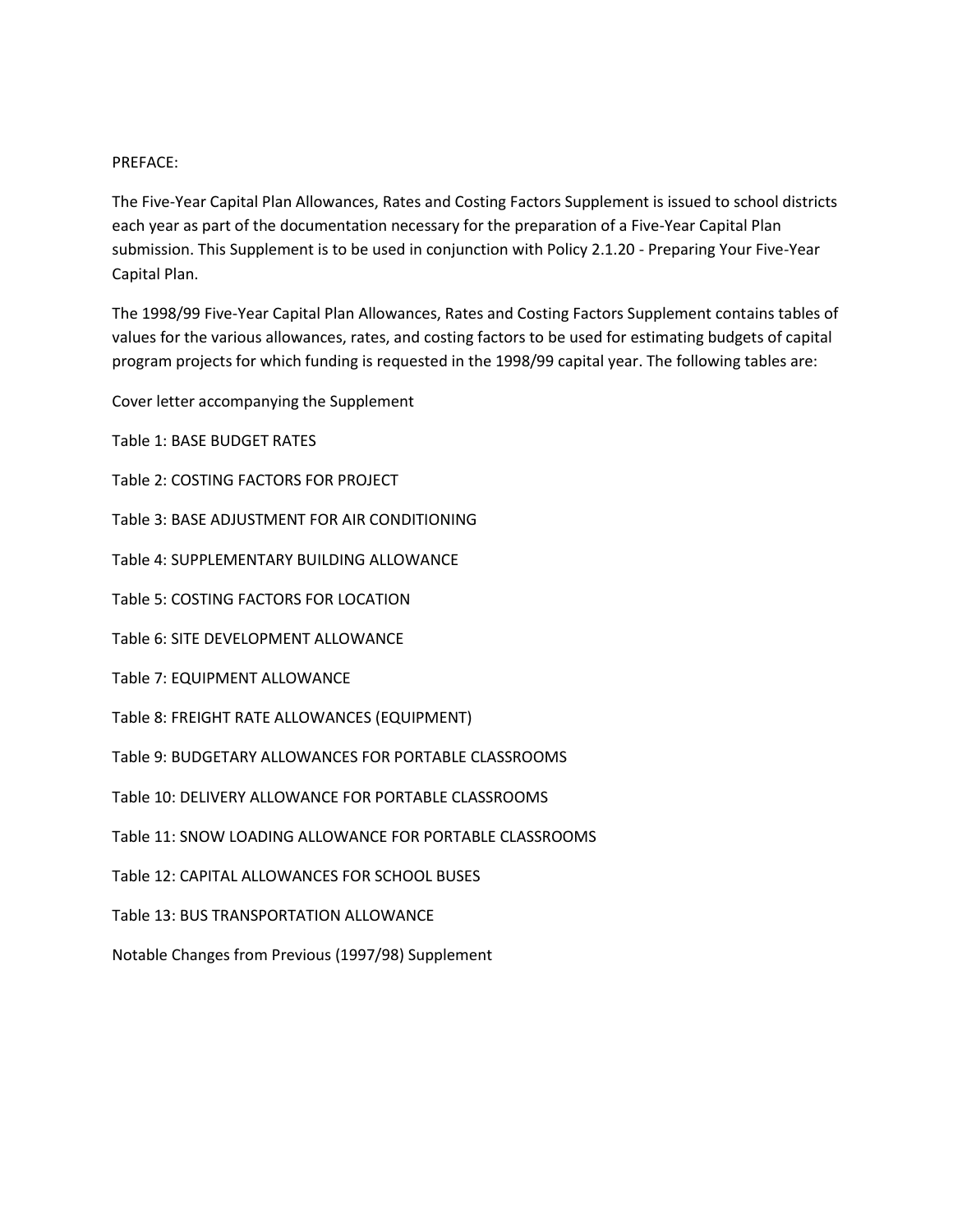

## Notable Changes from the 1997/98 Supplement

### **[TABLE](http://test.bced.gov.bc.ca/capitalplanning/resources/1998_99/table01.htm) 1 - BASE BUDGET RATES**

Base budget rates have been reduced by 15 percent of the Ministry's cost reducetion and cost efficiency initiatives.

## [TABLE](http://test.bced.gov.bc.ca/capitalplanning/resources/1998_99/table03.htm) 3 - BASE ADJUSTMENT FOR AIR CONDITIONING

- The air conditioning allowance has been reduced to reflect changes in the Ministry's base budget rates.
- In some cases, qualifying communities within amalgamated school districts have been specifically identified.

### [TABLE](http://test.bced.gov.bc.ca/capitalplanning/resources/1998_99/table05.htm) 5 COSTING FACTORS FOR LOCATION

Amalgamated school districts may have different costing factors for various locations within the district.

### [TABLE](http://test.bced.gov.bc.ca/capitalplanning/resources/1998_99/table07.htm) 7 EQUIPMENT ALLOWANCE

Given the reductions in 1998/99 unit rates and standard areas for schools, equipment allowance percentages have been increased accordinly to maintain the same level of capital funding.

### [TABLE](http://test.bced.gov.bc.ca/capitalplanning/resources/1998_99/table08.htm) 8 FREIGHT RATE ALLOWANCE (EQUIPMENT)

Following amalgamation of school districts, freight rate allowances are based only on the location of the school board office.

### [TABLE](http://test.bced.gov.bc.ca/capitalplanning/resources/1998_99/table10.htm) 10 DELIVERY ALLOWANCE FOR PORTABLE CLASSROOMS

Different delivery allowances may apply to various geographical locations within a school district.

### [TABLE](http://test.bced.gov.bc.ca/capitalplanning/resources/1998_99/table11.htm) 11 SNOW LOADING ALLOWANCE FOR PORTABLE CLASSROOMS

- Listing of eligible school districts has been revised based on updated climatic information.
- School districts may have different allowances for various geographical locations within the district.

# [TABLE](http://test.bced.gov.bc.ca/capitalplanning/resources/1998_99/table12.htm) 12 CAPITAL ALLOWANCES FOR SCHOOL BUSES

Capital allowances for all school buses are based on a diesel fuel type, eliminating the diesel allowance for 16 to 24 capacity bus.

### **[TABLE](http://test.bced.gov.bc.ca/capitalplanning/resources/1998_99/table13.htm) 13 - BUS TRANSPORTATION ALLOWANCE**

Following amalgamation of school districts, bus transportation allowances are based only on the locationof the school board office.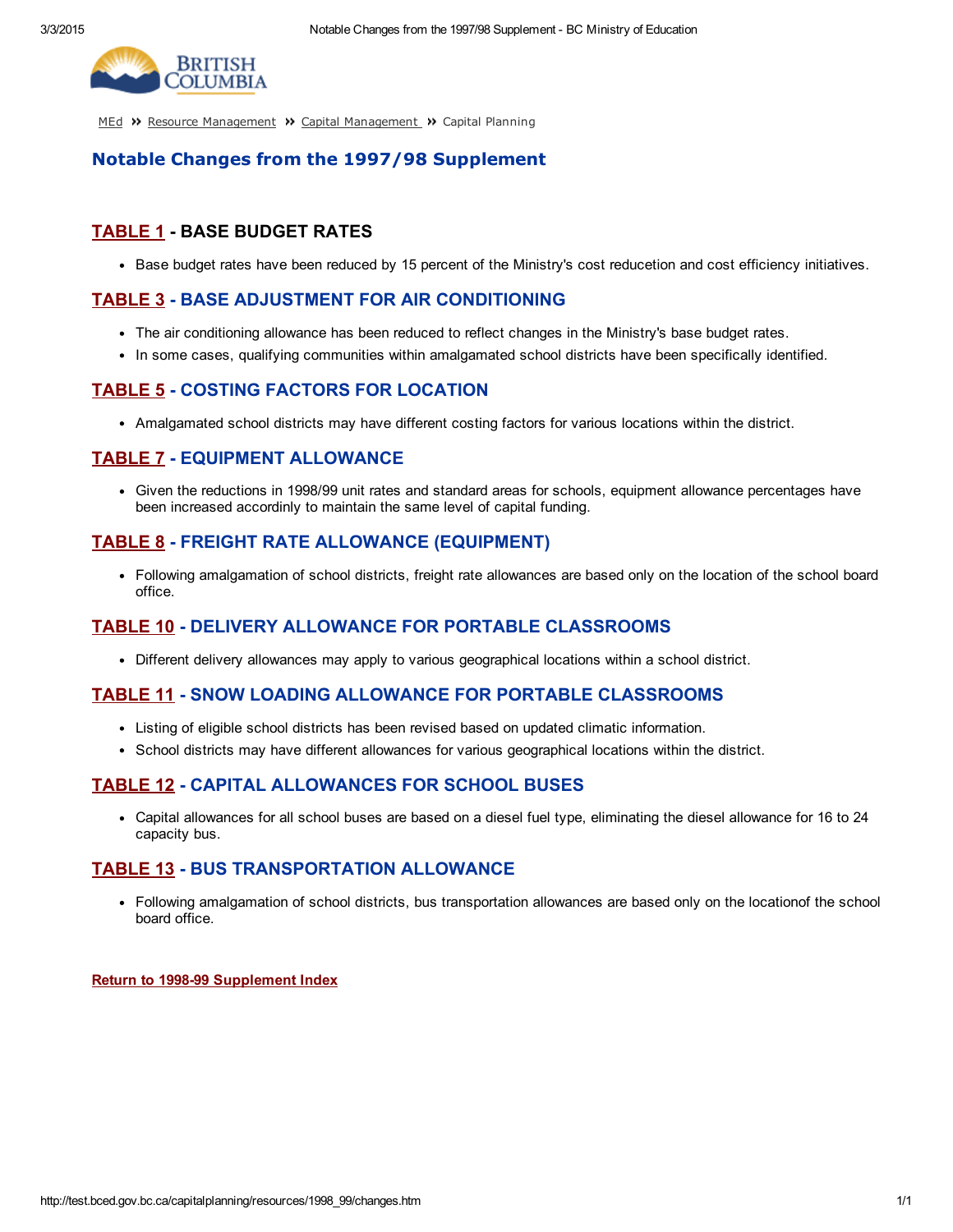

# 1998/99 Allowances, Rates and Costing Factors Supplement

June 20, 1997

To: All Secretary-Treasurers

All School Districts

Enclosed you will find the following reference materials for use in the preparation of your 1998/99 Five-Year Capital Plan submission:

- revised Policy 2.1.20 : Preparing Your Capital Plan, including:
- A. Appendix A : Capital Project Request Form
- 2. Appendix B: Five-Year Capital Plan Summary
- 3. Appendix C : School Board Resolution Sample
- 4. Appendix D : School Bus General Specifications & Standards
- 5. Appendix E : Capacity/Enrolment Worksheet
- 1998/99 Five-Year Capital Plan Allowances, Rates and Costing Factors Supplement
- Report 1558B : Projection Report for Public School Aged Headcount Enrolments: Historical and Forecast Grade Information
- CP3 : School District Summary of Capacity and Projected Enrolments Form

As you are well aware, there have been a number of changes in the Ministry's building, design, and construction standards which will directly impact the preparation of the 1998/99 Five-Year Capital Plan. These changes are outlined below.

#### Space Standards

Ministry space standards for elementary, middle and secondary schools have been reduced by ten percent. These new standards incorporate space efficiencies and design economies in schools to reduce the capital cost of building schools. School districts are required to comply with the new space standards in proposed projects submitted in their 1998/99 capital plans.

The new elementary school space standards are provided in the attached update to the *B.C. School Facilities Building Manual*. For your information, the following changes have been incorporated in the new elementary space standards:

- Number of classrooms: the number of classrooms and the amount of general instructional space has been increased (based on 25 students per classroom and 80 square metres per classroom). The additional instructional area is being provided through reductions in the amount of design space.
- Supplementary special education space: the new standards provide space for special needs students in all schools based on the provincial incidence average. This additional space is provided in all new schools as an increase in the core special education space.
- Computer room/library space: the space allowance has been combined and reduced to reflect the changing role of technology and printed materials in schools.
- Design space: the allowable design space has been reduced from approximately 28.0 percent to approximately 23.5 percent of eligible core area.

Individual elementary space functions (as listed on the Design Aid Sheet) may be provided within 90 to 120 percent of the space guidelines, provided the school is within the overall allowable area and the number of required classrooms is maintained.

New space standards similar to the elementary standards are currently being developed for middle and secondary schools. For budgetary purposes, school districts may determine the necessary specific program area reductions, in order to reduce the overall allowable area of middle and secondary schools by ten percent.

### Efficiency Scheduling

School boards are required to implement extended day scheduling, or increase school utilization by some other means,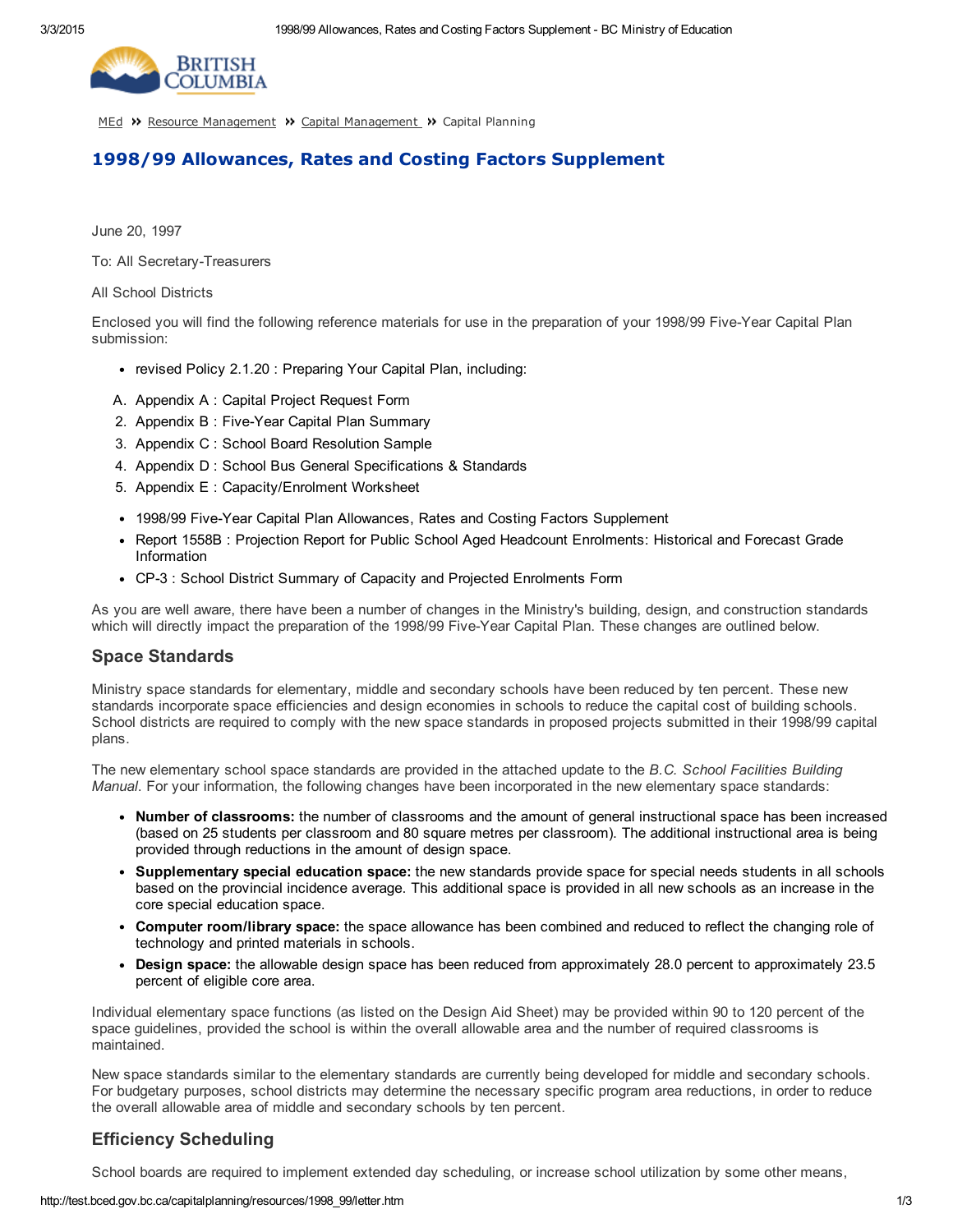before capital funding approval of a secondary school construction project may be considered. This requirement also applies to all surrounding schools in the affected catchment areas for any new school, replacement school, or addition to an existing school.

Based on discussions at the Extended Days Forum, held in May 1997, the Ministry will recognize space requirements resulting from extended day scheduling. An Extended Day Area Allowance will be applied to secondary space projects to provide for the following:

- space for lounge, study or tutorial activities for those on-site students that are in excess of the nominal capacity but cannot be accommodated within existing non-occupied space
- a half locker for each of the additional students in excess of the nominal capacity
- differences between urban/suburban schools and rural schools, and between junior and senior secondary grades regarding on-site attendance during spare blocks
- a full locker plus storage cupboard to accommodate personal supplies and materials for each full time equivalent teacher
- additional design space for circulation, washrooms, etc.
- additional mechanical space

The attached table, Extended Day Area Allowances, will be included as part of the new space standards being developed for secondary schools.

In addition, the Ministry encourages school districts to consider implementation of multi-track, year round schools. Higher priority consideration in the Ministry's capital program will be given to elementary and middle school projects implementing vear-round schedules.

### Building Construction Unit Rates

Unit rates for school construction have been reduced by 15 percent for elementary (\$950 per square metre), middle (\$980 : \$1010 per square metre) and secondary (\$1040 per square metre). School districts are required to reduce the cost of capital projects requested in the 1998/99 capital plan to comply with the new unit rates.

### School Site Acquisition

Government expects school districts and municipalities in high growth areas to implement the provisions of the *School Site Acquisition Statutes Amendment Act* (1995) to acquire land or cashinlieu for school sites. Given limitations on capital funding, only those site requests using land or cash received under the provisions of this legislation will receive funding consideration in the 1998/99 capital plan.

### Public/Private Partnerships

Public/private partnerships (P3 projects) involve the private sector in the design, construction, financing, and/or operation of a school. In certain situations, such as a developer built and financed school in a new subdivision or a comprehensive redevelopment of an existing school site, a public/private partnership may result in considerable reduction in capital costs. School districts are encouraged to work closely with Ministry staff to develop business proposals on P3 projects for consideration in the 1998/99 capital plan.

### Building Renovations

Given limitations on capital funding, major renovations and replacements will not receive high priority consideration in the 1998/99 capital plan. Alternatively, the Ministry and school districts need to work together to extend the life of school buildings, wherever possible, and identify minor capital projects which address the most critical deficiencies in aging buildings. The scope of these projects should be based on an assessment of building condition completed through the facility audit process. The Ministry will prioritize capital requests based on Level II facility audits.

The 1998/99 Five-Year Capital Plan Allowances, Rates and Costing Factors Supplement contains many changes from last year, resulting from such things as the new cost-efficiency initiatives, amalgamation of school districts, and increased manufacturer's costs for school buses. Notable changes to individual tables are summarized for your convenience, on the page following the Table of Contents.

Please be advised that the 1998/99 Five-Year Capital Plans must be completed and submitted to the Facilities Branch by September 15, 1997. My priority is for Facilities Branch staff to work closely with district officials during the next few months to ensure the most effective development of your Five-Year Capital Plan. Your Planning Officer is an important resource in this process; please do not hesitate to seek their assistance.

Yours sincerely,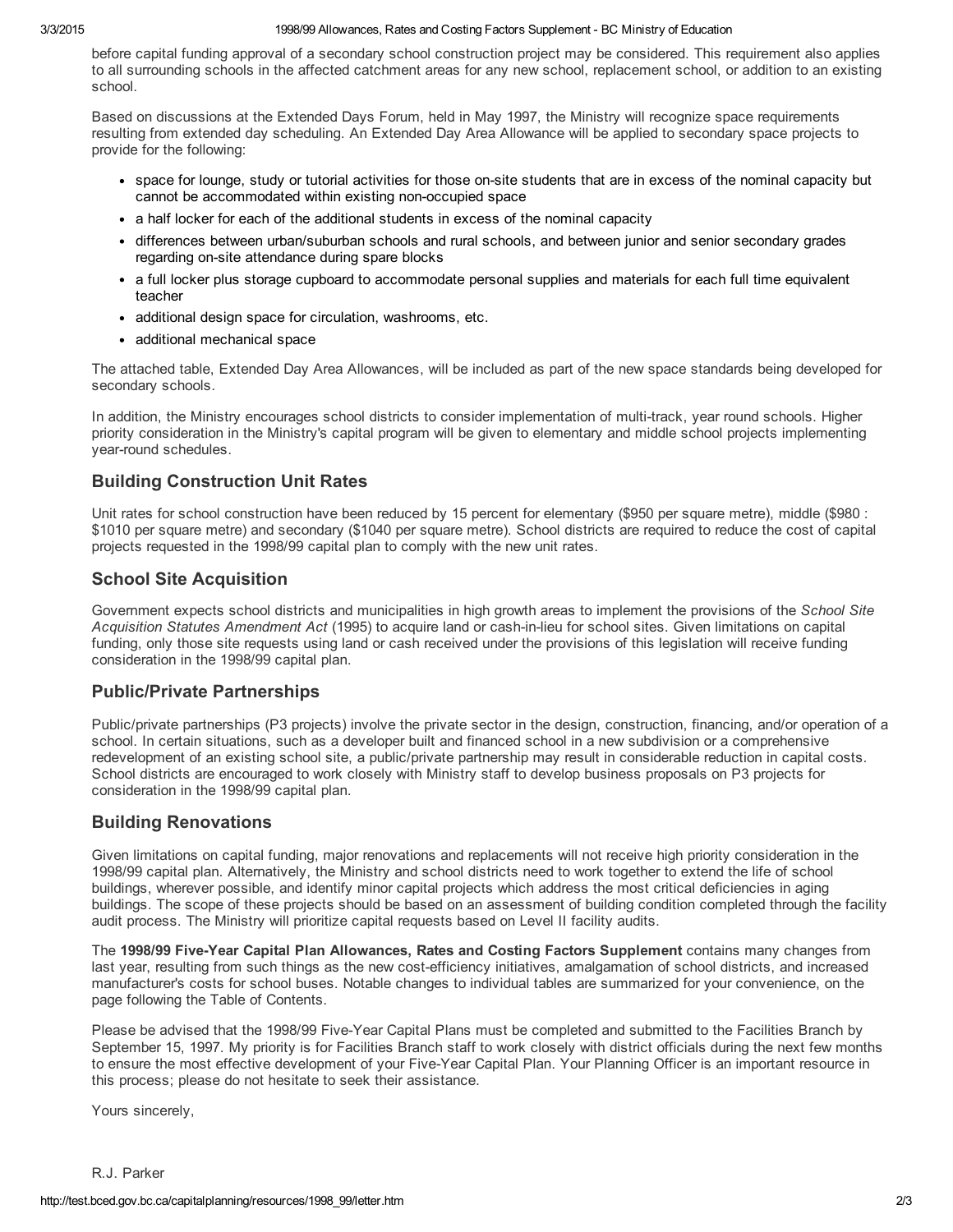**Director** 

Attachments

pc: All Superintendents of Schools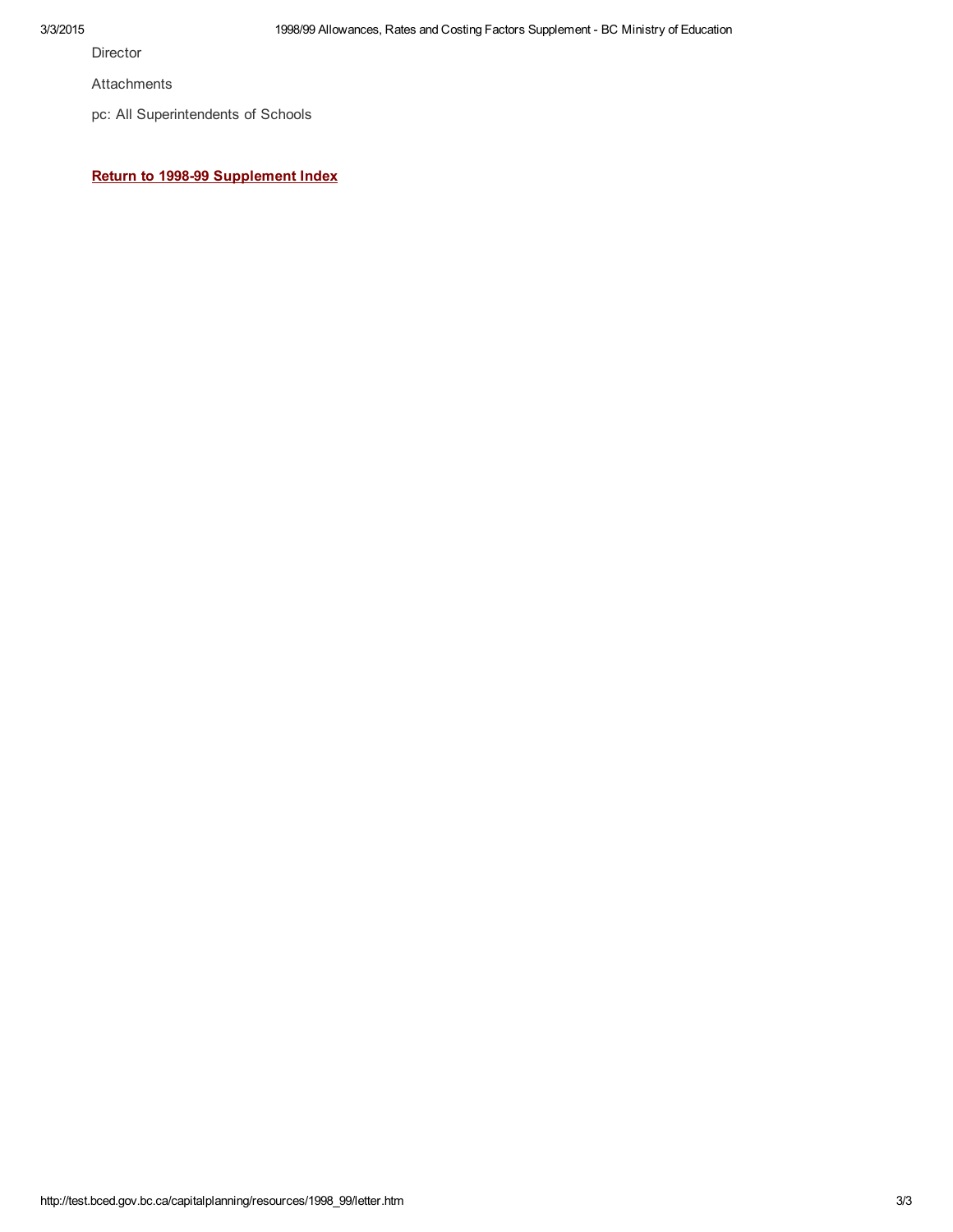

## 1998/99 Allowances, Rates and Costing Factors Supplement

| <b>TABLE 1:</b><br><b>Base Budget Rates</b>                       |                         |  |
|-------------------------------------------------------------------|-------------------------|--|
| (For Construction of School Projects)                             |                         |  |
| <b>Type of School</b>                                             | <b>Base Budget Rate</b> |  |
| Elementary School                                                 | $$950/m^2$              |  |
| Junior Middle School (Grades 6, 7 & 8)                            | $$980/m^2$              |  |
| Senior Middle School (Grades 7, 8, & 9)<br>\$1,010/m <sup>2</sup> |                         |  |
| Secondary School                                                  | \$1,040/m <sup>2</sup>  |  |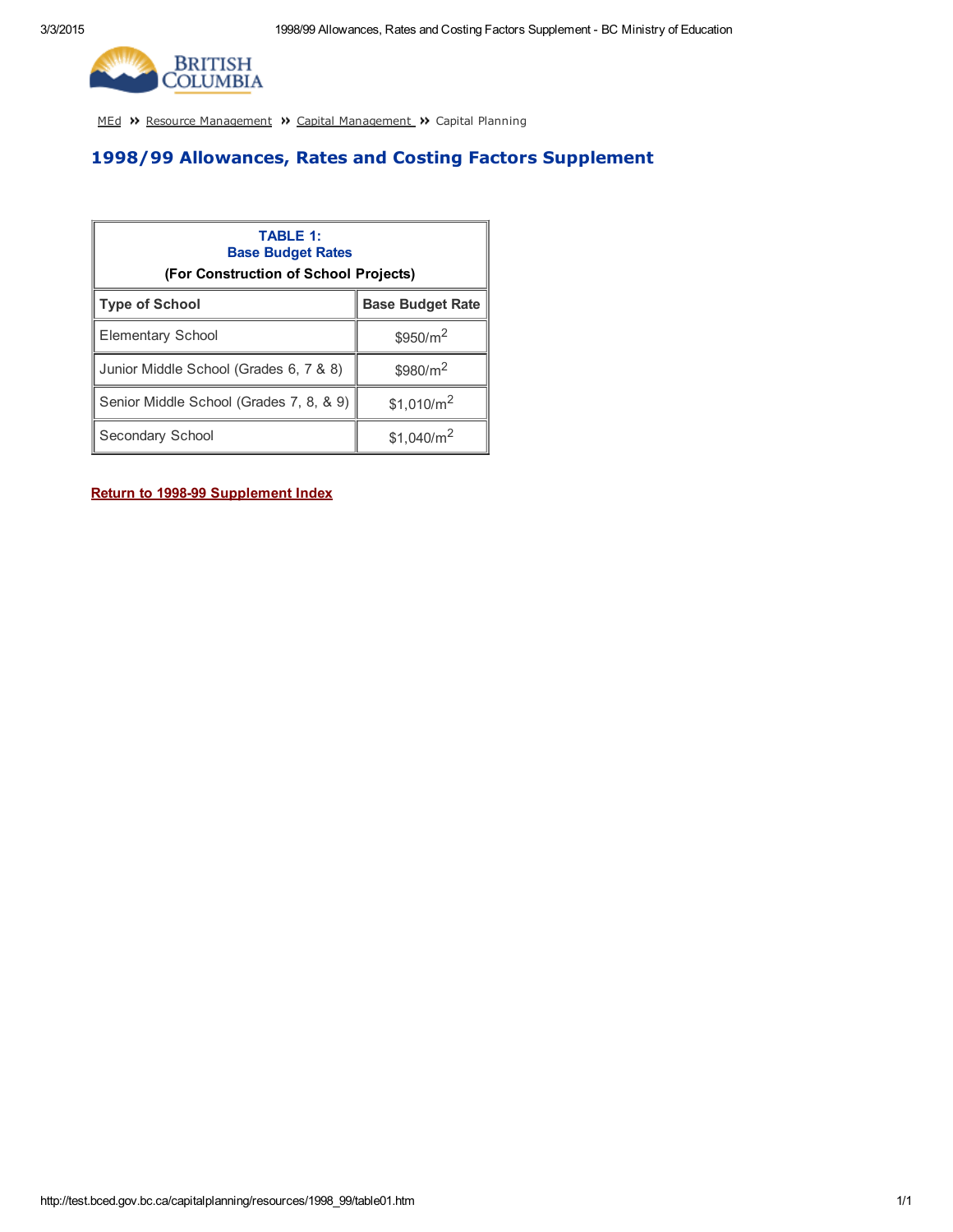

### 1998/99 Allowances, Rates and Costing Factors Supplement

#### TABLE 3: Base Adjustment for Air Conditioning

School districts with a July design temperature of 32°C (dry bulb) and greater should include air conditioning in new buildings or alterations/renovations to existing buildings. An air conditioning allowance of \$60/m<sup>2</sup> for elementary and \$47/m<sup>2</sup> for secondary schools may be added to the base budget rate. Only those school districts listed below are eligible for this allowance.

| District No. | <b>District Name</b>     | July Design Temperature (°C) |
|--------------|--------------------------|------------------------------|
| 5            | Cranbrook                | 32                           |
| 19           | Revelstoke               | 32                           |
| 20           | Kootenay - Columbia      | $32 - 33$                    |
| 22           | Vernon                   | 33                           |
| 23           | Central Okanagan         | 33                           |
| 51           | <b>Boundary</b>          | 35                           |
| 53           | Okanagan Similkameen     | $32 - 33$                    |
| 58           | Merritt                  | 34                           |
| 58           | Princeton                | 32                           |
| 67           | Okanagan Skaha           | 33                           |
| 73           | Kamloops / Thompson      | $32 - 34$                    |
| 74           | Gold Trail               | $33 - 35$                    |
| 78           | Hope                     | 32                           |
| 83           | North Okanagan - Shuswap | 33                           |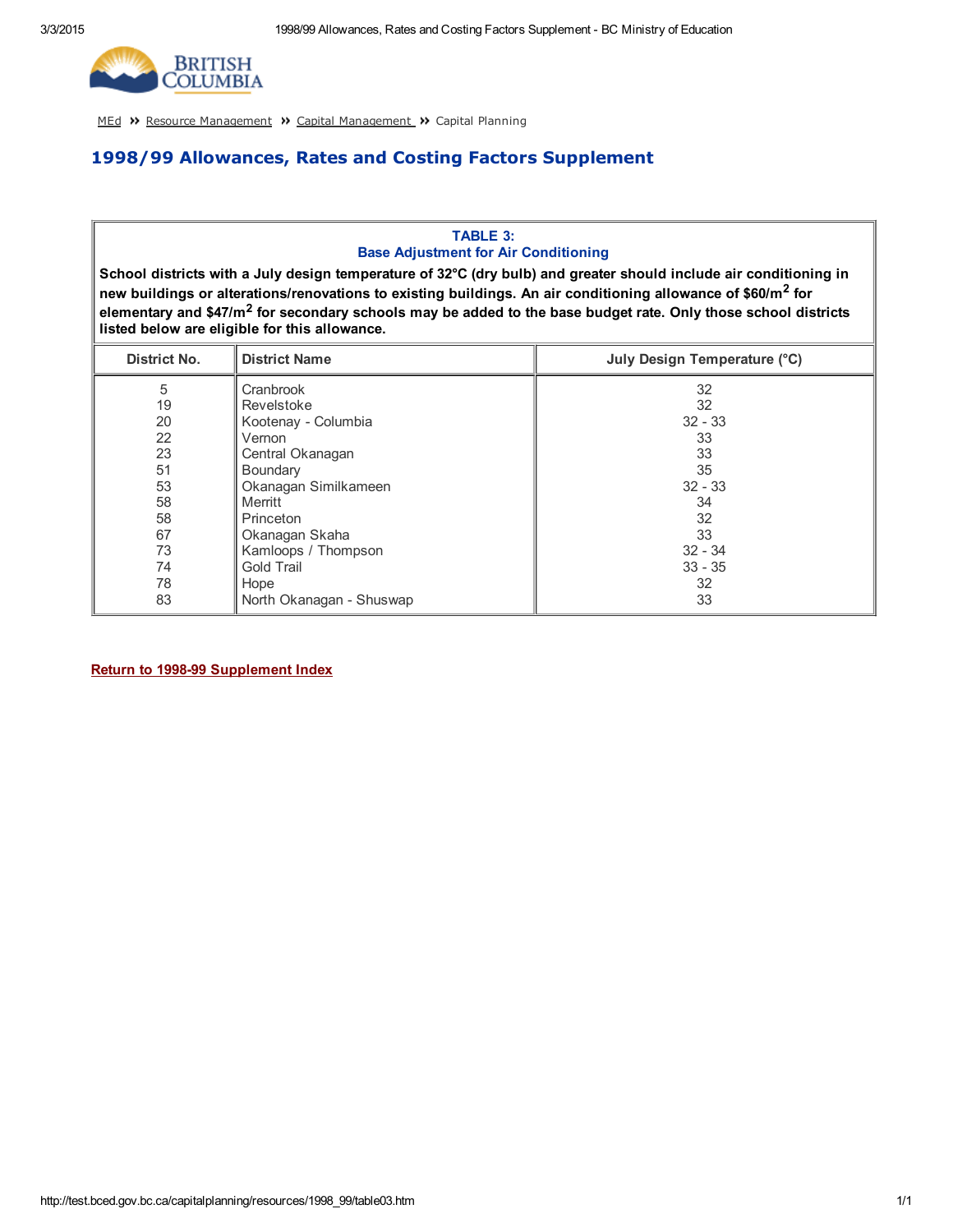

### 1998/99 Allowances, Rates and Costing Factors Supplement

| Table 4:<br><b>Supplementary Building Allowance</b><br><b>(For Ground Conditions)</b> |                        |  |
|---------------------------------------------------------------------------------------|------------------------|--|
| <b>Condition:</b>                                                                     | <b>Costing Factor:</b> |  |
| Level Site, Spread Footings                                                           | 0.00                   |  |
| <b>Steep Slope</b>                                                                    | 0.03                   |  |
| Rock (requiring blasting)                                                             | 0.05                   |  |
| Unstable Ground (requiring preloading)                                                | 0.06                   |  |
| Unstable Ground (requiring piles)                                                     | 0.09                   |  |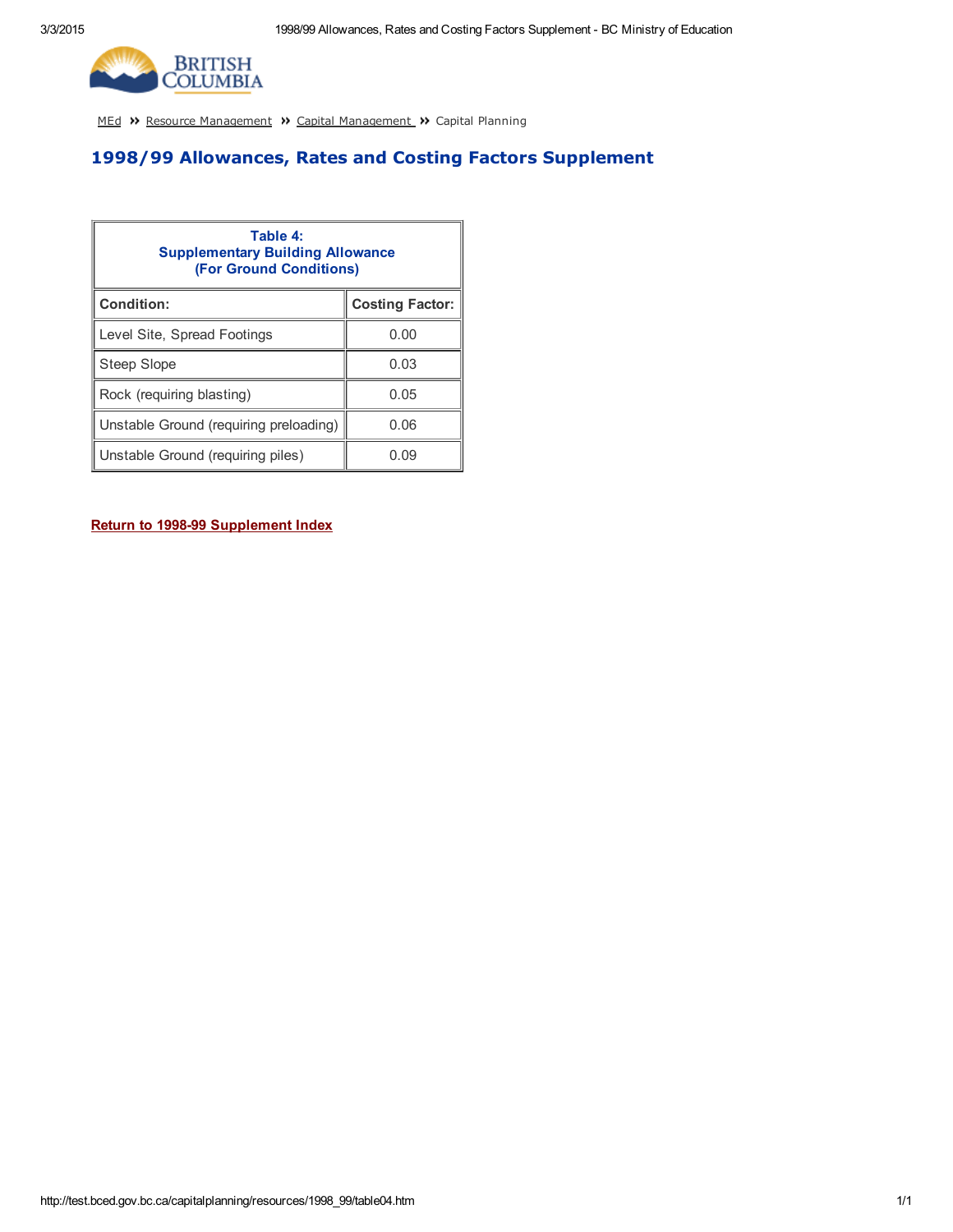

# 1998/99 Allowances, Rates and Costing Factors Supplement

| <b>TABLE 5:</b><br><b>Costing Factors for Location</b><br>An additional costing factor may be aplied to projects<br>in specified school districtsto allow for increased location related costs. |                          |                    |            |                                 |
|-------------------------------------------------------------------------------------------------------------------------------------------------------------------------------------------------|--------------------------|--------------------|------------|---------------------------------|
| SD#                                                                                                                                                                                             | <b>City or Township:</b> | <b>Econ Factor</b> | Geo Factor | <b>Combined Location Factor</b> |
| 5                                                                                                                                                                                               | Fernie                   | 1.112              | 1.014      | 1.126                           |
| 5                                                                                                                                                                                               | Cranbrook                | 1.112              | 1.009      | 1.121                           |
| 6                                                                                                                                                                                               | Kimberley                | 1.110              | 1.014      | 1.125                           |
| 6                                                                                                                                                                                               | Invermere                | 1.142              | 1.014      | 1.156                           |
| 6                                                                                                                                                                                               | Golden                   | 1.092              | 1.014      | 1.106                           |
| 8                                                                                                                                                                                               | <b>Nelson</b>            | 1.092              | 1.012      | 1.104                           |
| 8                                                                                                                                                                                               | Creston                  | 1.116              | 1.002      | 1.168                           |
| 8                                                                                                                                                                                               | Kaslo                    | 1.213              | 1.002      | 1.215                           |
| 10                                                                                                                                                                                              | Nakusp                   | 1.185              | 1.002      | 1.187                           |
| 19                                                                                                                                                                                              | Revelstoke               | 1.078              | 1.019      | 1.097                           |
| 20                                                                                                                                                                                              | castlegar                | 1.073              | 1.002      | 1.075                           |
| 20                                                                                                                                                                                              | Trail                    | 1.073              | 1.002      | 1.075                           |
| 22                                                                                                                                                                                              | Vernon                   | 1.008              | 0.996      | 1.004                           |
| 23                                                                                                                                                                                              | Kelowna                  | 0.93               | 0.996      | 0.989                           |
| 27                                                                                                                                                                                              | <b>Williams Lake</b>     | 1.151              | 1.013      | 1.164                           |
| 28                                                                                                                                                                                              | Quesnel                  | 1.145              | 1.008      | 1.152                           |
| 33                                                                                                                                                                                              | Chilliwack               | 1.000              | 1.000      | 1.000                           |
| 34                                                                                                                                                                                              | Abbotsford               | 1.000              | 1.000      | 1.000                           |
| 35                                                                                                                                                                                              | Langley                  | 1.000              | 1.000      | 1.000                           |
| 36                                                                                                                                                                                              | Surrey                   | 1.000              | 1.000      | 1.000                           |
| 37                                                                                                                                                                                              | Delta                    | 1.000              | 1.000      | 1.000                           |
| 38                                                                                                                                                                                              | Richmond                 | 1.000              | 1.000      | 1.000                           |
| 39                                                                                                                                                                                              | Vancouver                | 1.000              | 1.000      | 1.000                           |
| 40                                                                                                                                                                                              | New Westminster          | 1.000              | 1.000      | 1.000                           |
| 41                                                                                                                                                                                              | <b>Burnaby</b>           | 1.000              | 1.000      | 1.000                           |
| 42                                                                                                                                                                                              | Maple Ridge              | 1.000              | 1.000      | 1.000                           |
| 43                                                                                                                                                                                              | Coquitlam                | 1.000              | 1.000      | 1.000                           |
|                                                                                                                                                                                                 |                          |                    |            |                                 |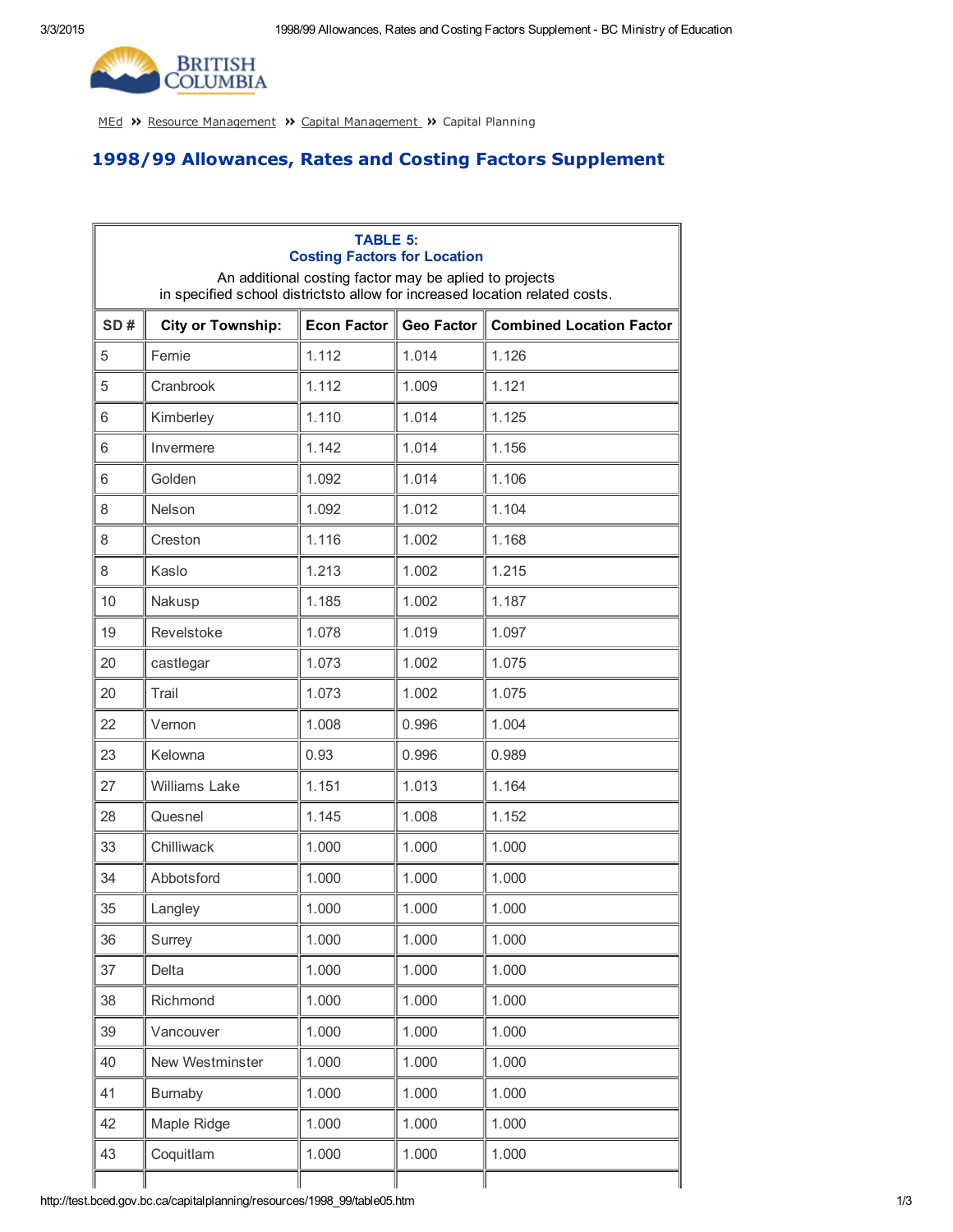| 44         | North Vancouver           | $\  1.000$ | 1.000 | 1.000 |
|------------|---------------------------|------------|-------|-------|
| 45         | West Vancouver            | 1.000      | 1.000 | 1.000 |
| 46         | Sechelt                   | 1.150      | 1.011 | 1.161 |
| 47         | <b>Powell River</b>       | 1.219      | 1.011 | 1.230 |
| 48         | Squamish                  | 1.050      | 1.007 | 1.057 |
| 48         | Whistler                  | 1.200      | 1.032 | 1.232 |
| 49         | Bella Coola               | 1.438      | 1.029 | 1.466 |
| 50         | Queen Charlotte<br>Island | 1.494      | 1.023 | 1.517 |
| 51         | <b>Grand Forks</b>        | 1.092      | 1.002 | 1.094 |
| 51         | Midway                    | 1.072      | 1.002 | 1.074 |
| 52         | <b>Prince Rupert</b>      | 1.201      | 1.011 | 1.212 |
| 53         | Oliver                    | 1.045      | 0.996 | 1.041 |
| 53         | Keremeos                  | 1.045      | 0.996 | 1.041 |
| 54         | Houston                   | 1.185      | 1.022 | 1.206 |
| 57         | Prince George             | 1.118      | 1.013 | 1.131 |
| 58         | Princeton                 | 1.139      | 1.008 | 1.146 |
| 58         | Merritt                   | 1.045      | 1.006 | 1.050 |
| 59         | Dawson Creek              | 1.127      | 1.009 | 1.136 |
| 60         | Fort St. John             | 1.145      | 1.009 | 1.154 |
| 61         | Greater Victoria          | 1.037      | 1.017 | 1.054 |
| 62         | Sooke                     | 1.037      | 1.017 | 1.054 |
| 63         | Saanich                   | 1.037      | 1.017 | 1.054 |
| 64         | Ganges                    | 1.078      | 1.017 | 1.095 |
| 67         | Penticton                 | 1.017      | 0.996 | 1.014 |
| 67         | Summerland                | 1.017      | 0.996 | 1.014 |
| 68         | Nanaimo                   | 1.049      | 1.000 | 1.049 |
| 69         | Parksville                | 1.067      | 1.000 | 1.067 |
| 70         | Port Alberni              | 1.101      | 1.017 | 1.118 |
| 71         | Courtenay                 | 1.101      | 1.028 | 1.129 |
| 72         | Campbell River            | 1.101      | 1.028 | 1.129 |
| 73         | Kamloops                  | 0.998      | 0.996 | 0.994 |
| 73         | Clearwater                | 1.058      | 1.009 | 1.067 |
| 74         | Lillooet                  | 1.137      | 1.008 | 1.145 |
| 74         | Cache Creek               | 1.048      | 1.000 | 1.048 |
| 75         | Mission                   | 1.020      | 1.006 | 1.026 |
| 78         | Hope                      | 1.040      | 1.009 | 1.049 |
| ${\bf 78}$ | Agassiz                   | 1.020      | 1.002 | 1.022 |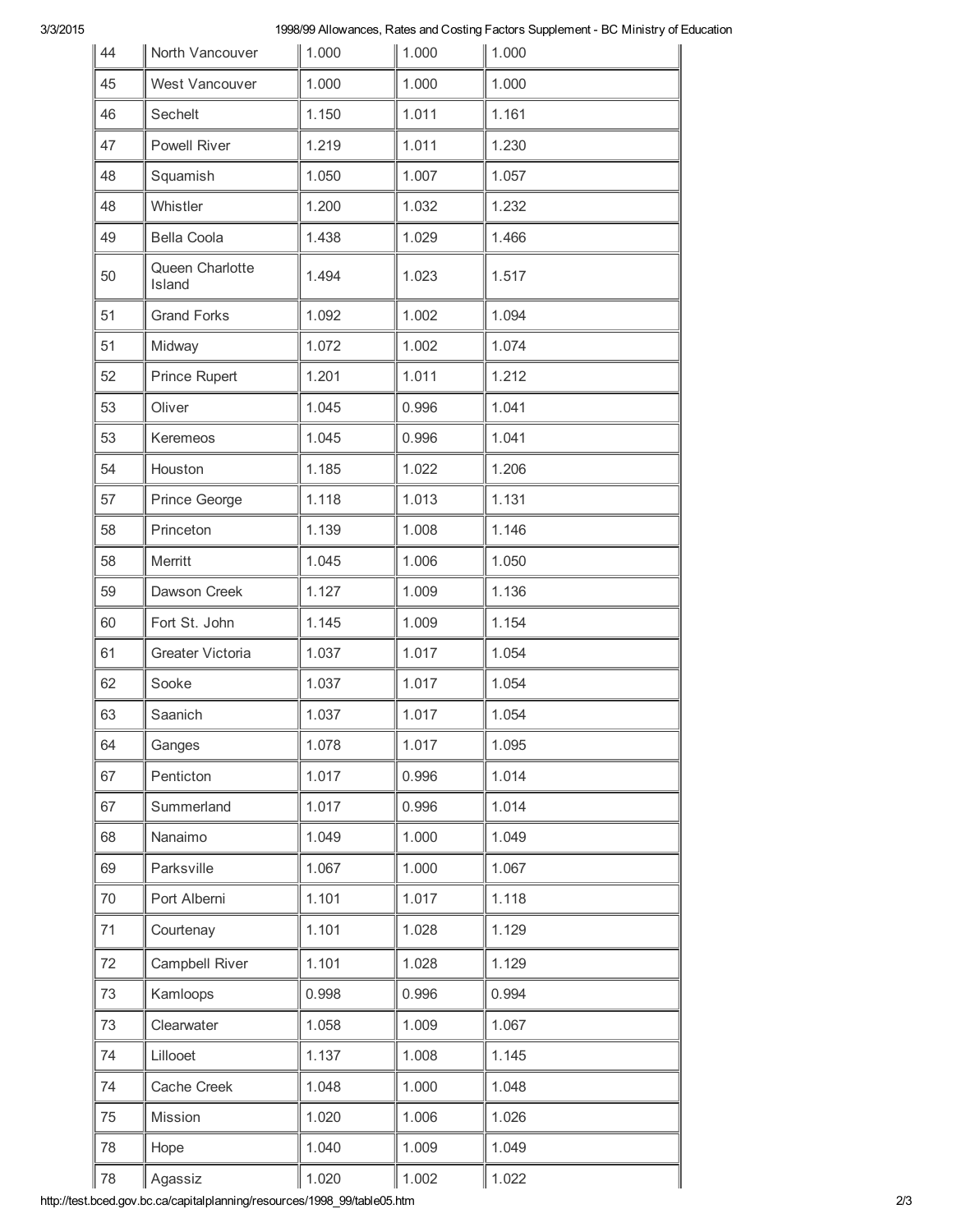| 79 | Duncan            | 1.057 | 1.011 | 1.069 |  |
|----|-------------------|-------|-------|-------|--|
| 79 | Lake Cowichan     | 1.099 | 1.011 | 1.110 |  |
| 81 | Fort Nelson       | 1.397 | 1.004 | 1.401 |  |
| 82 | Kitimat           | 1.237 | 1.029 | 1.266 |  |
| 82 | Terrace           | 1.211 | 1.036 | 1.247 |  |
| 83 | Armstrong         | 1.013 | 0.996 | 1.009 |  |
| 83 | Salmon Arm        | 1.038 | 1.002 | 1.039 |  |
| 84 | <b>Gold River</b> | 1.209 | 1.028 | 1.237 |  |
| 85 | Port Hardy        | 1.303 | 1.023 | 1.326 |  |
| 87 | <b>Stikine</b>    | 1.608 | 1.050 | 1.658 |  |
| 91 | <b>Burns Lake</b> | 1.162 | 1.022 | 1.184 |  |
| 91 | Vanderhoof        | 1.140 | 1.017 | 1.156 |  |
| 92 | New Aiyansh       | 1.409 | 1.029 | 1.437 |  |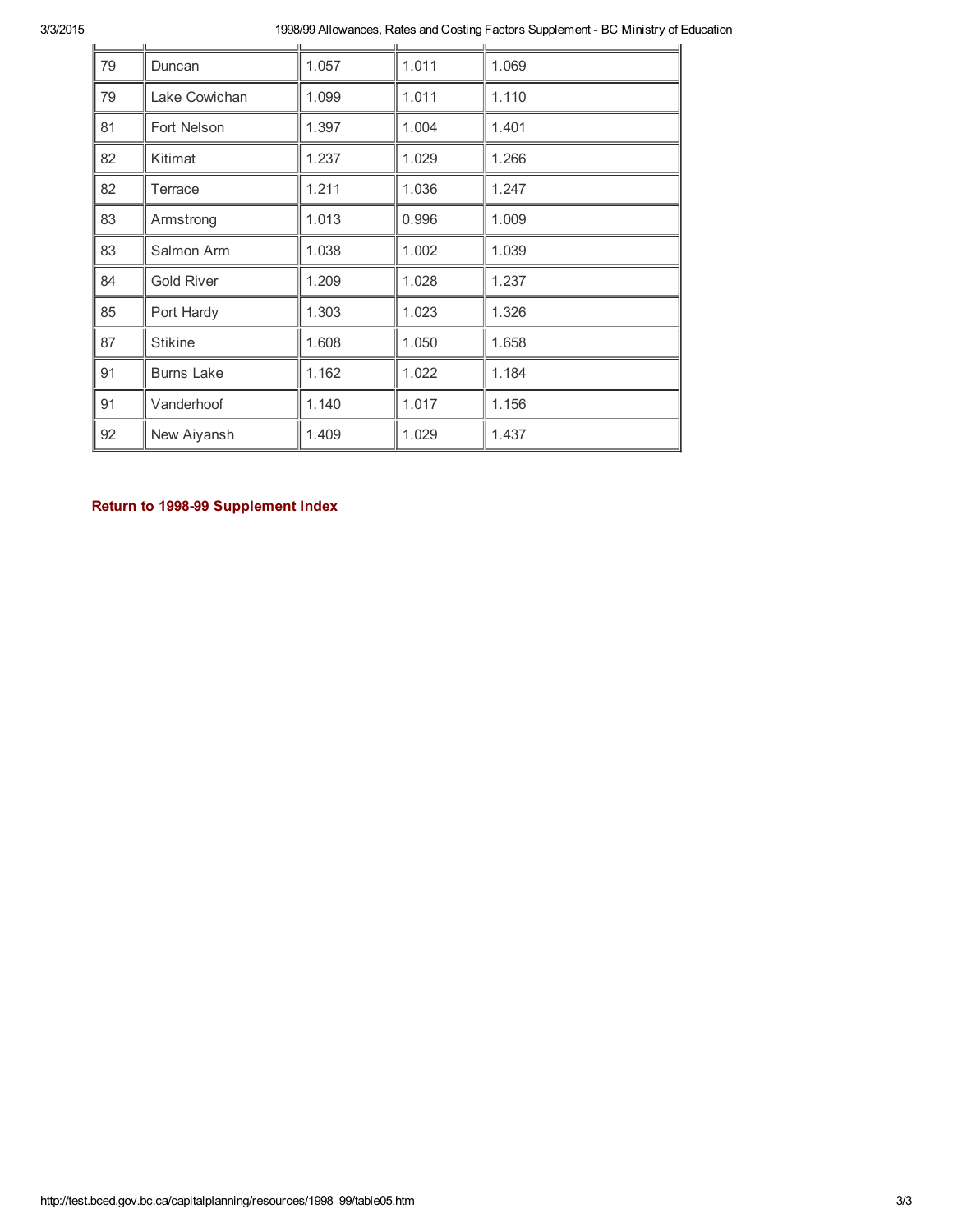

# 1998/99 Allowances, Rates and Costing Factors Supplement

| Table 6:<br><b>Site Development Allowance</b>                                                      |                                              |  |
|----------------------------------------------------------------------------------------------------|----------------------------------------------|--|
| <b>Normal Site Costs:</b>                                                                          | <b>Percentage Rate</b>                       |  |
| New School/Replacement School/Rebuilt School:                                                      |                                              |  |
| Elementary school on a new site<br>Elementary school on an existing site                           | 15.0<br>4.0                                  |  |
| Middle school on a new site<br>Middle school on an existing site                                   | 10.0<br>2.0                                  |  |
| Secondary school on a new site<br>Secondary school on an existing site                             | 10.0<br>2.0                                  |  |
| <b>Additions to:</b>                                                                               |                                              |  |
| Elementary school<br>Middle school<br>Secondary school                                             | 6.0<br>4.5<br>4.5                            |  |
| <b>Alterations/Renovations to:</b>                                                                 |                                              |  |
| Elementary school<br>Middle school<br>Secondary school                                             | $0$ to $4.0$<br>$0$ to $2.0$<br>$0$ to $2.0$ |  |
| <b>Calculating Site Development Allowance</b><br>(for planning project budgetary purposes)         |                                              |  |
| Example of a new elementary school on a new site:                                                  |                                              |  |
| (GROSS FACILITY FLOOR AREA) x (BASE UNIT RATE) x (PERCENTAGE RATE) = SITE DEVELOPMENT<br>ALLOWANCE |                                              |  |
| $3110m^2$ x \$950/m <sup>2</sup> x 15% = \$443,175                                                 |                                              |  |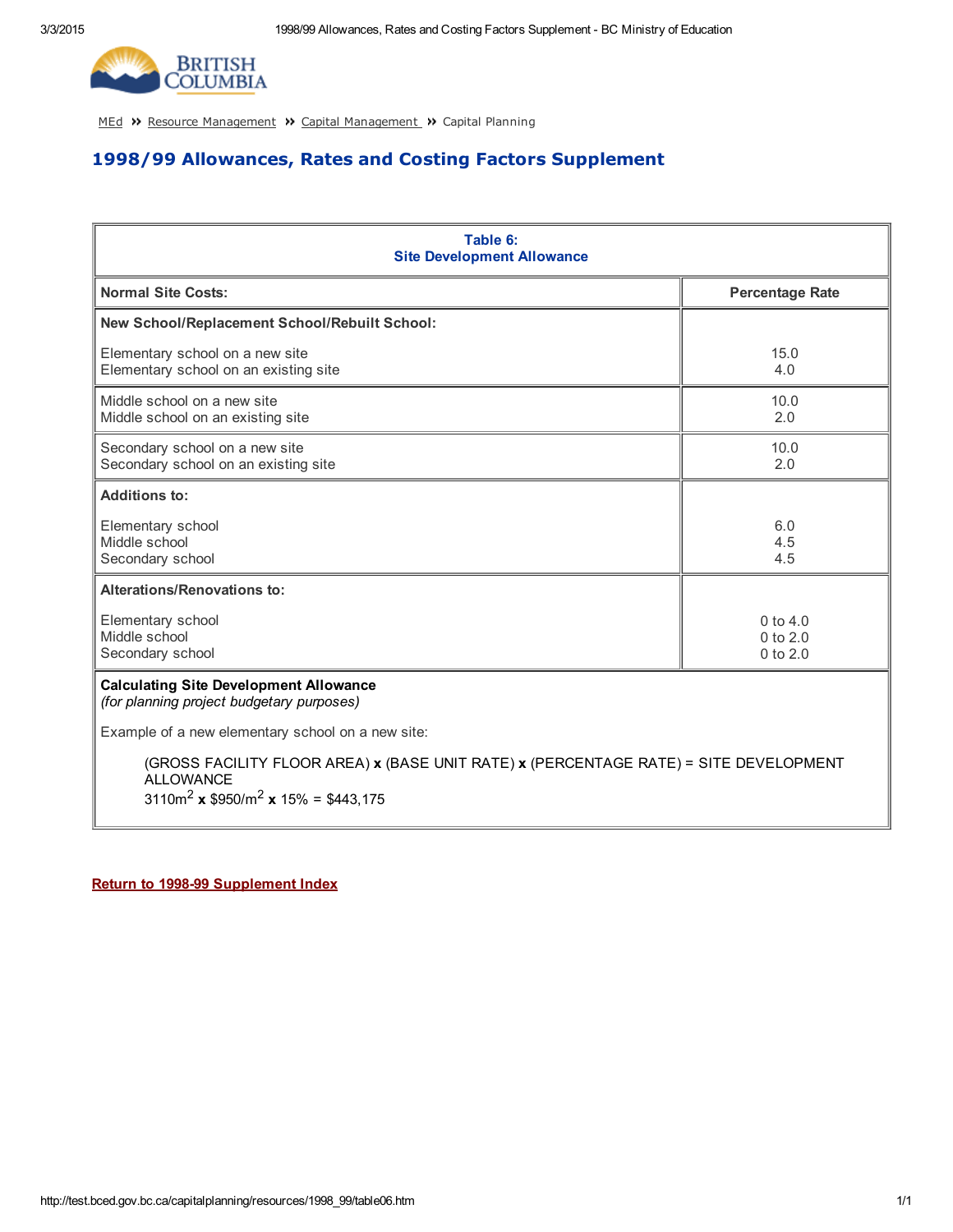

### 1998/99 Allowances, Rates and Costing Factors Supplement

| <b>TABLE 7:</b><br><b>Equipment Allowance</b>  |            |  |
|------------------------------------------------|------------|--|
| <b>Type of Space</b>                           | Percentage |  |
| New Elementary School                          | 13.3       |  |
| New Junior Middle School<br>(Grades 6, 7 & 8)  | 17.5       |  |
| New Senior Middle School<br>(Grades 7, 8, & 9) | 21.5       |  |
| New Secondary School                           | 25.5       |  |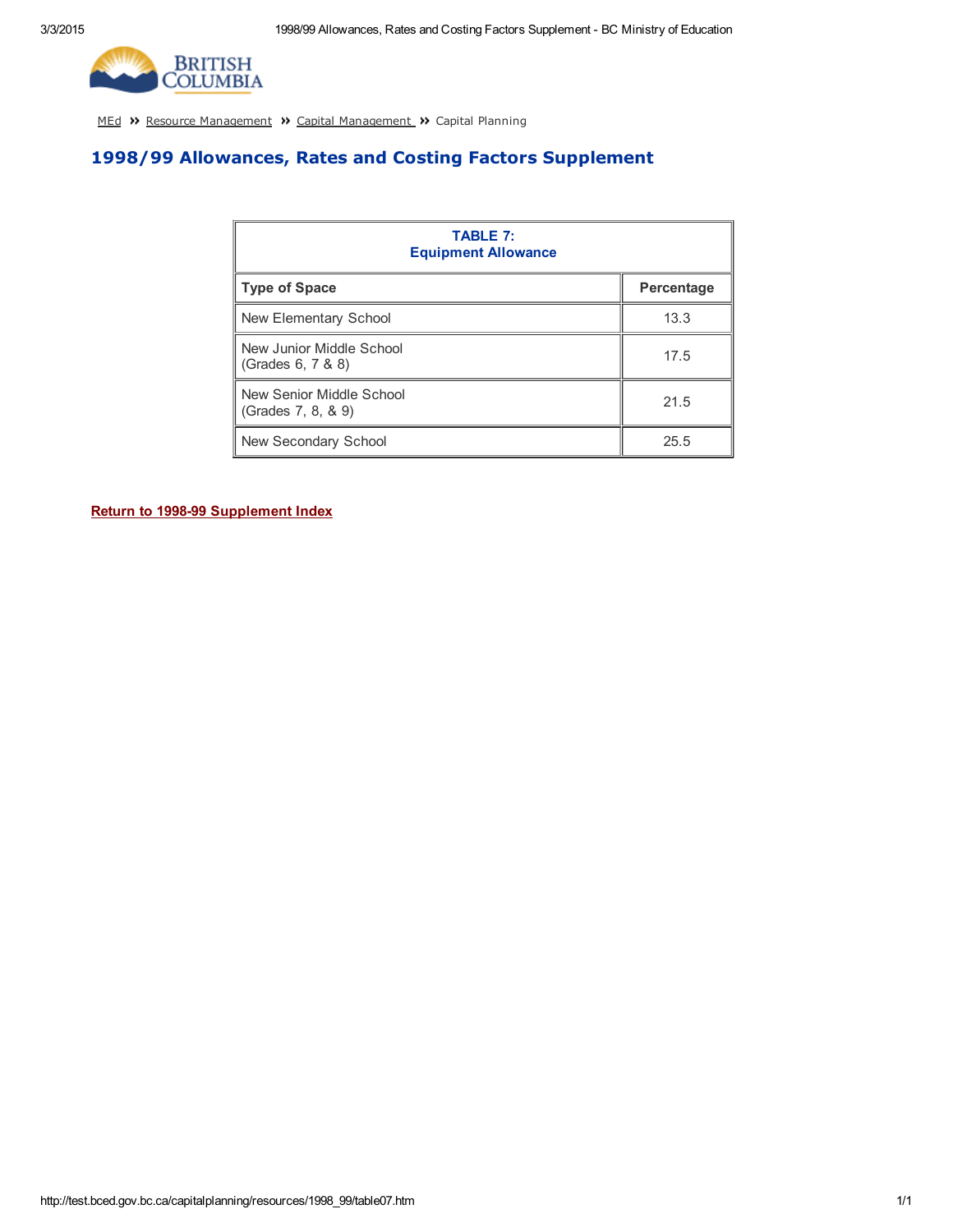

# 1998/99 Allowances, Rates and Costing Factors Supplement

| <b>TABLE 8:</b><br><b>Freight Rate Allowances (Equipment)</b> |                        |                                         |  |
|---------------------------------------------------------------|------------------------|-----------------------------------------|--|
| <b>District No.</b>                                           | <b>District Name</b>   | <b>Freight Rate Allowance</b><br>$(\%)$ |  |
| 5                                                             | Cranbrook              | 6.602                                   |  |
| 6                                                             | Invermere              | 6.868                                   |  |
| 8                                                             | Nelson                 | 5.666                                   |  |
| 10                                                            | Nakusp                 | 5.999                                   |  |
| 19                                                            | Revelstoke             | 5.816                                   |  |
| 20                                                            | Castlegar              | 5.666                                   |  |
| 22                                                            | Vernon                 | 5.666                                   |  |
| 23                                                            | Kelowna                | 5.666                                   |  |
| 27                                                            | <b>Williams Lake</b>   | 5.666                                   |  |
| 28                                                            | Quesnel                | 5.749                                   |  |
| 33                                                            | Chilliwack             | 0.000                                   |  |
| 34                                                            | Abbotsford             | 0.000                                   |  |
| 35                                                            | Langley                | 0.000                                   |  |
| 36                                                            | Surrey                 | 0.000                                   |  |
| 37                                                            | Delta                  | 0.000                                   |  |
| 38                                                            | Richmond               | 0.000                                   |  |
| 39                                                            | Vancouver              | 0.000                                   |  |
| 40                                                            | <b>New Westminster</b> | 0.000                                   |  |
| 41                                                            | <b>Burnaby</b>         | 0.000                                   |  |
| 42                                                            | Maple Ridge            | 0.000                                   |  |
| 43                                                            | Coquitlam              | 0.000                                   |  |
| 44                                                            | North Vancouver        | 0.000                                   |  |
| 45                                                            | West Vancouver         | 0.000                                   |  |
| 46                                                            | Gibsons                | 0.133                                   |  |
| 47                                                            | <b>Powell River</b>    | 2.300                                   |  |
| 48                                                            | Squamish               | 0.092                                   |  |
| 49                                                            | Hagensborg             | 9.615                                   |  |
| 50                                                            | Queen Charlotte        | 15.917                                  |  |
| 51                                                            | <b>Grand Forks</b>     | 5.666                                   |  |
| 52                                                            | <b>Prince Rupert</b>   | 7.490                                   |  |
| 53                                                            | Oliver                 | 5.461                                   |  |
| 54                                                            | <b>Smithers</b>        | 7.490                                   |  |
| 57                                                            | Prince George          | 5.736                                   |  |
| 58                                                            | Merritt                | 2.317                                   |  |
| 59                                                            | Dawson Creek           | 7.577                                   |  |
| 60                                                            | Fort St. John          | 7.577                                   |  |
| 61                                                            | Victoria               | 0.276                                   |  |
| 62                                                            | Langford               | 0.276                                   |  |
| 63                                                            | Saanichton             | 0.276                                   |  |
| 64                                                            | Ganges                 | 2.159                                   |  |
| 67                                                            | Penticton              | 5.666                                   |  |
| 68                                                            | Nanaimo                | 0.180                                   |  |
| 69                                                            | Parksville             | 0.692                                   |  |
| 70                                                            | Port Alberni           | 0.692                                   |  |
| 71                                                            | Courtenay              | 1.967                                   |  |
| 72                                                            | Campbell River         | 1.967                                   |  |
| 73                                                            | Kamloops               | 5.666                                   |  |
| 74                                                            | Ashfroft               | 3.764                                   |  |
| 75                                                            | Mission                | 0.000                                   |  |
| 78                                                            | Hope                   | 0.123                                   |  |
| 79<br>81                                                      | Duncan<br>Fort Nelson  | 0.692<br>12.723                         |  |

http://test.bced.gov.bc.ca/capitalplanning/resources/1998\_99/table08.htm 1/2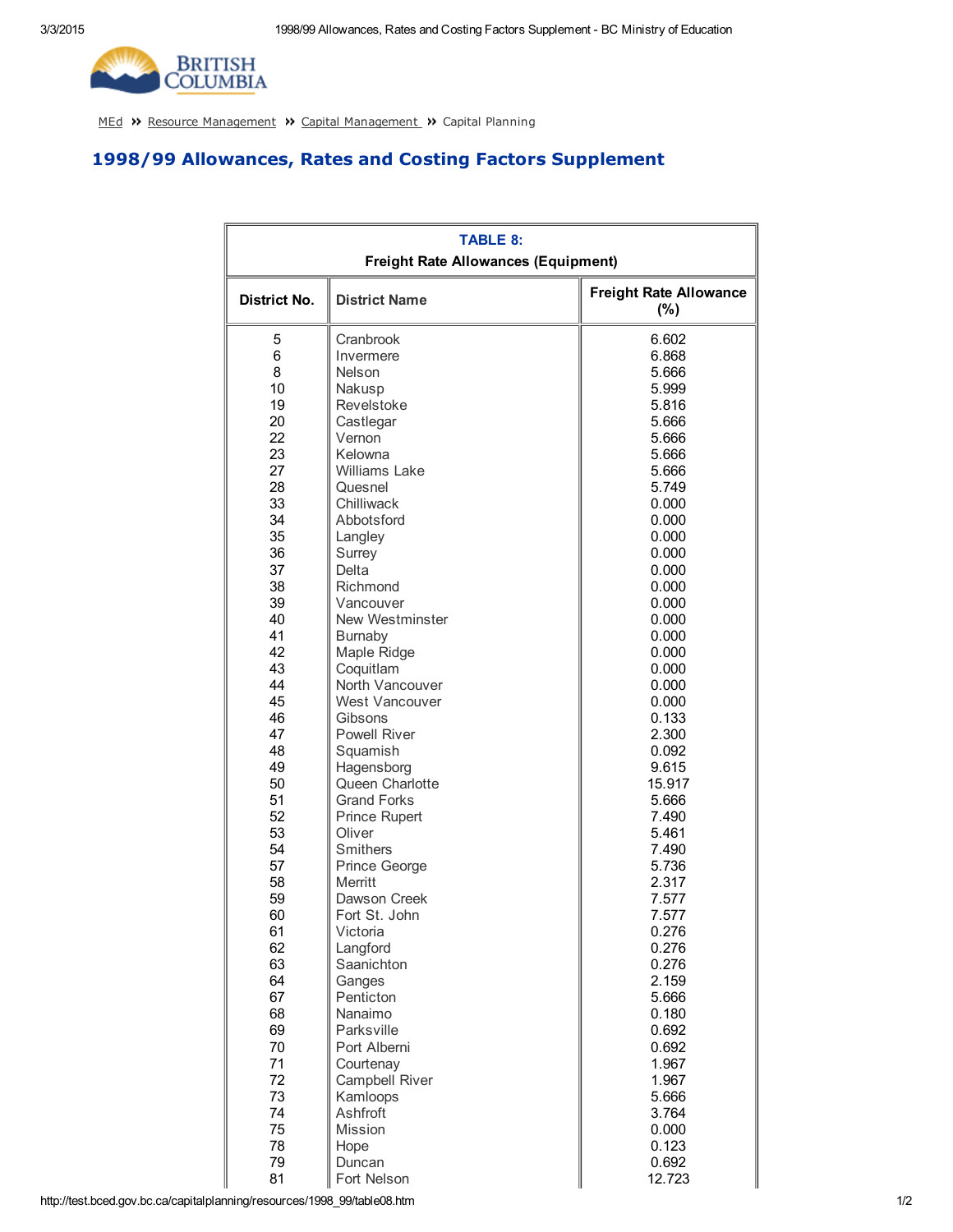| 82 | Terrace           | 7.490  |
|----|-------------------|--------|
| 83 | Salmon Arm        | 5.666  |
| 84 | <b>Gold River</b> | 2.300  |
| 85 | Port Hardy        | 2.267  |
| 87 | Dease Lake        | 15.568 |
| 91 | Vanderhoof        | 5.903  |
| 92 | New Aiyansh       | 7.498  |
|    |                   |        |
|    |                   |        |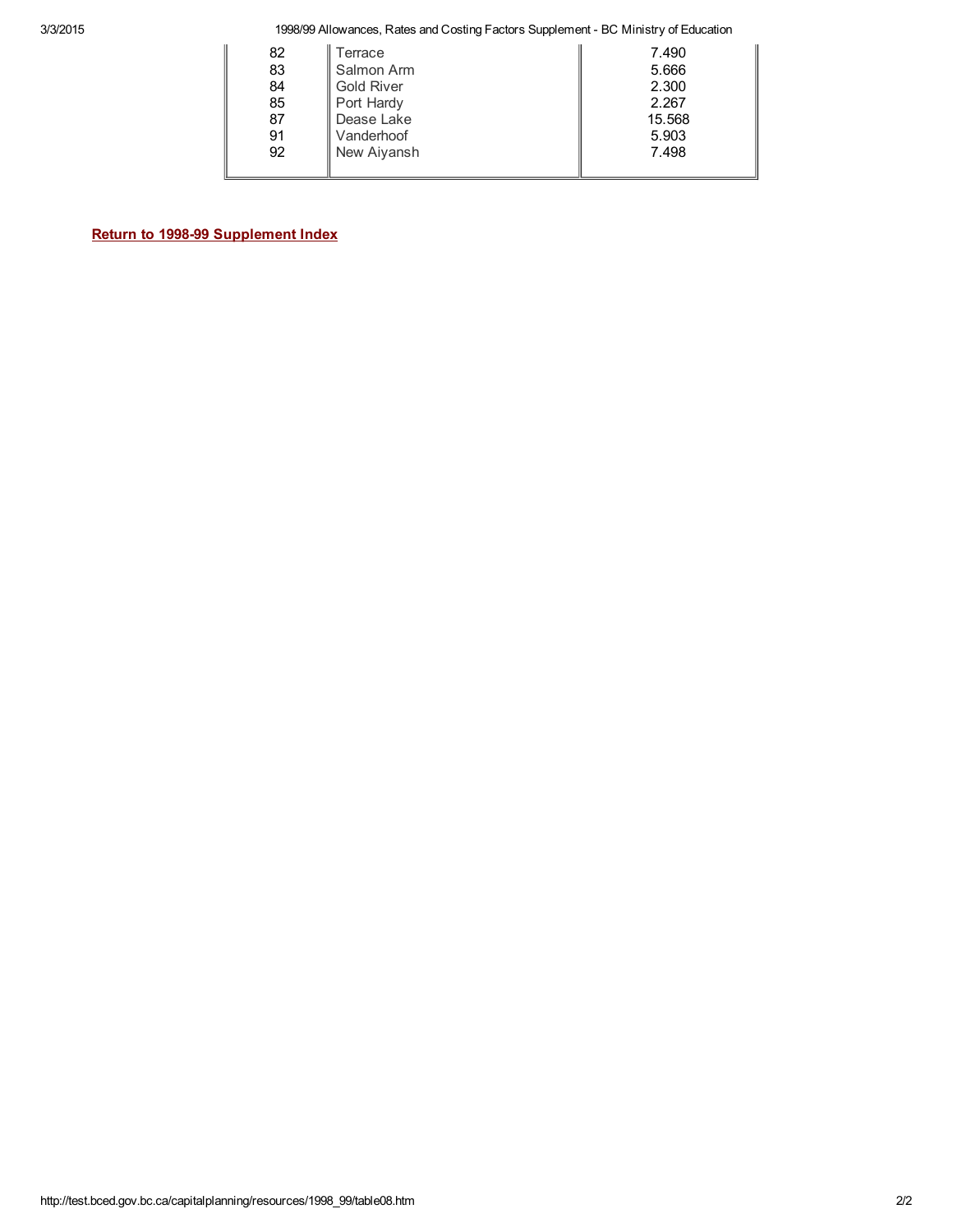

## 1998/99 Allowances, Rates and Costing Factors Supplement

#### Table 9: Budgetary Allowances For Portable Classrooms

Cost associated with the acquisition of new portable classrooms, portable equipment allowances, and site preparation and utility connections are funded through the Ministryís capital envelope allocation. Costs associated with the relocation and setup of existing portables are funded through a school district's operating budget.

| <b>Capital Envelope Items:</b>                                                                                                                                                                 | <b>Allowance</b> |
|------------------------------------------------------------------------------------------------------------------------------------------------------------------------------------------------|------------------|
| Basic acquisition (includes provision for portable<br>skirting, blocking and stairs)                                                                                                           | \$35,000         |
| Site preparation and utility connection                                                                                                                                                        | \$4,200          |
| Equipment                                                                                                                                                                                      | \$6,040          |
| <b>Operating Budget Items:</b>                                                                                                                                                                 |                  |
| Existing portable relocation (includes provision for all<br>costs associated with utility disconnection and<br>reconnection, removal, and transportation, skirting,<br>foundation, and set-up) | \$8,000          |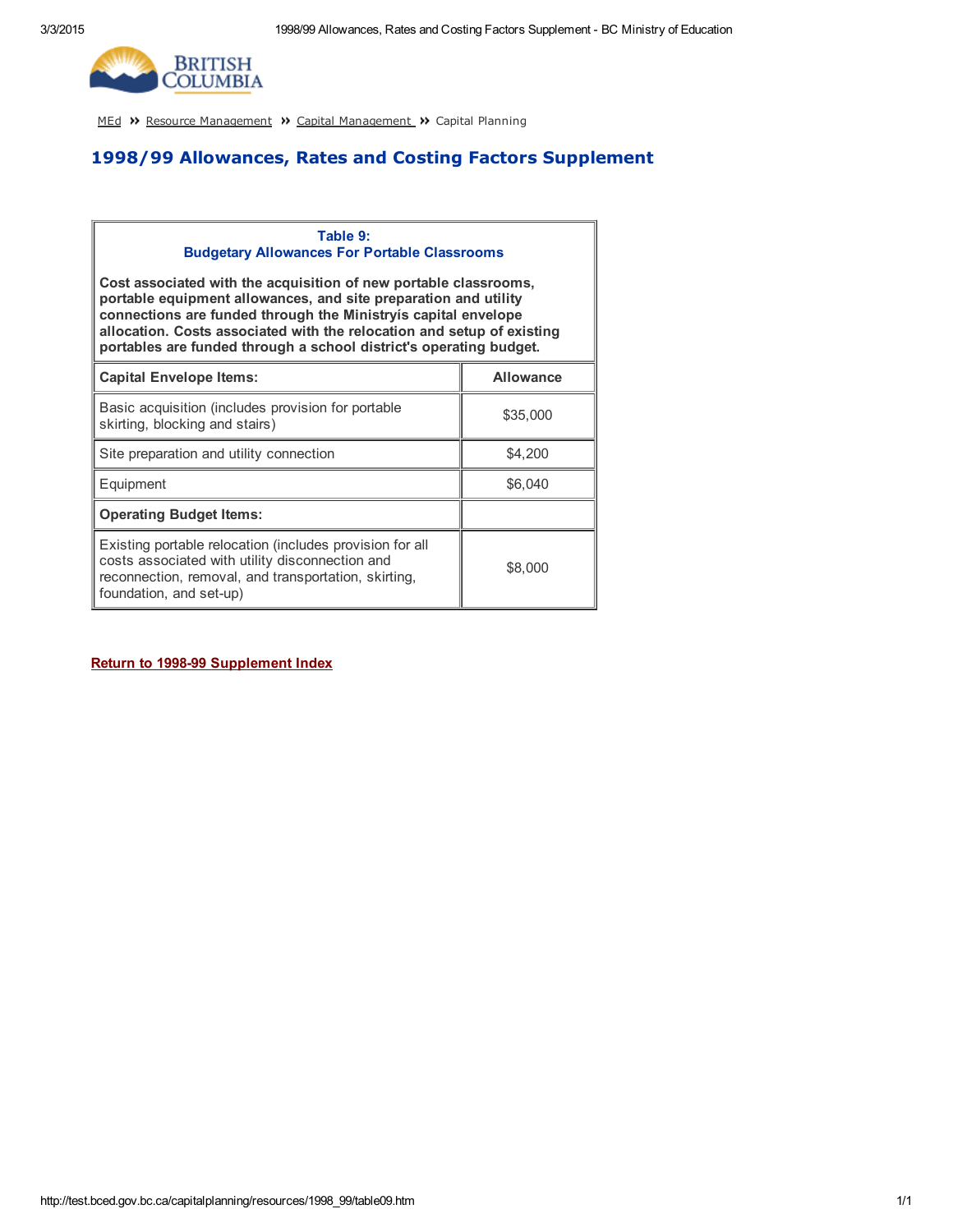

# 1998/99 Allowances, Rates and Costing Factors Supplement

| TABLE 10:<br><b>Delivery Allowance for Portable Classrooms</b> |                                                                                                                                                                                                                                            |                                                                                                                                                                                                                                                  |  |  |
|----------------------------------------------------------------|--------------------------------------------------------------------------------------------------------------------------------------------------------------------------------------------------------------------------------------------|--------------------------------------------------------------------------------------------------------------------------------------------------------------------------------------------------------------------------------------------------|--|--|
|                                                                | Only those school districts listed below are eligible for this allowance.                                                                                                                                                                  |                                                                                                                                                                                                                                                  |  |  |
| <b>Allowance</b>                                               | <b>School District</b>                                                                                                                                                                                                                     |                                                                                                                                                                                                                                                  |  |  |
| \$2,700                                                        | S.D. 46 (Sunshine Coast)<br>S.D. 68 (Nanaimo-Ladysmith)<br>S.D. 61 (Greater Victoria)<br>S.D. 69 (Qualicum)<br>S.D. 62 (Sooke)<br>S.D. 74 (Gold Trail)<br>S.D. 63 (Saanich)<br>S.D. 79 (Cowichan Valley)                                   |                                                                                                                                                                                                                                                  |  |  |
| \$3,250                                                        | S.D. 08 (Nelson)<br>S.D. 19 (Revelstoke)<br>S.D. 20 (Kootenay-Columbia)<br>S.D. 22 (Vernon)<br>S.D. 23 (Central Okanagan)<br>S.D. 27 (Cariboo-Chilcotin)<br>S.D. 47 (Powell River)<br>S.D. 51 (Boundary)<br>S.D. 53 (Okanagan Similkameen) | S.D. 58 (Nicola-Similkameen)<br>S.D. 67 (Okanagan Skaha)<br>S.D. 70 (Alberni)<br>S.D. 71 (Comox Valley)<br>S.D. 72 (Campbell River)<br>S.D. 73 (Kamloops/Thompson)<br>S.D. 84 (Vancouver Island<br>West)<br>S.D. 83 (North Okanagan-<br>Shuswap) |  |  |
| \$3,800                                                        | S.D. 28 (Quesnel)<br>S.D. 57 (Prince George)                                                                                                                                                                                               | S.D. 57 (Nechako Lakes)                                                                                                                                                                                                                          |  |  |
| \$4,300                                                        | S.D. 05 (Southeast Kootenay)<br>S.D. 06 (Rocky Mountain)<br>S.D. 08 (Creston)<br>S.D. 10 (Arrow Lakes)                                                                                                                                     | S.D. 49 (Central Coast)<br>S.D. 54 (Bulkley Valley)<br>S.D. 64 (Gulf Islands)<br>S.D. 85 (Vancouver Island<br>North)                                                                                                                             |  |  |
| \$5,000                                                        | S.D. 59 (Peace River South)<br>S.D. 60 (Peace River North)                                                                                                                                                                                 | S.D. 82 (Coast Mountain)                                                                                                                                                                                                                         |  |  |
| \$6,000                                                        | S.D. 50 (Haida Gwaii-Queen<br>Charlotte)<br>S.D. 52 (Prince Rupert)<br>S.D. 81 (Fort Nelson)                                                                                                                                               | S.D. 87 (Stikine)<br>S.D. 92 (Nisga'a)                                                                                                                                                                                                           |  |  |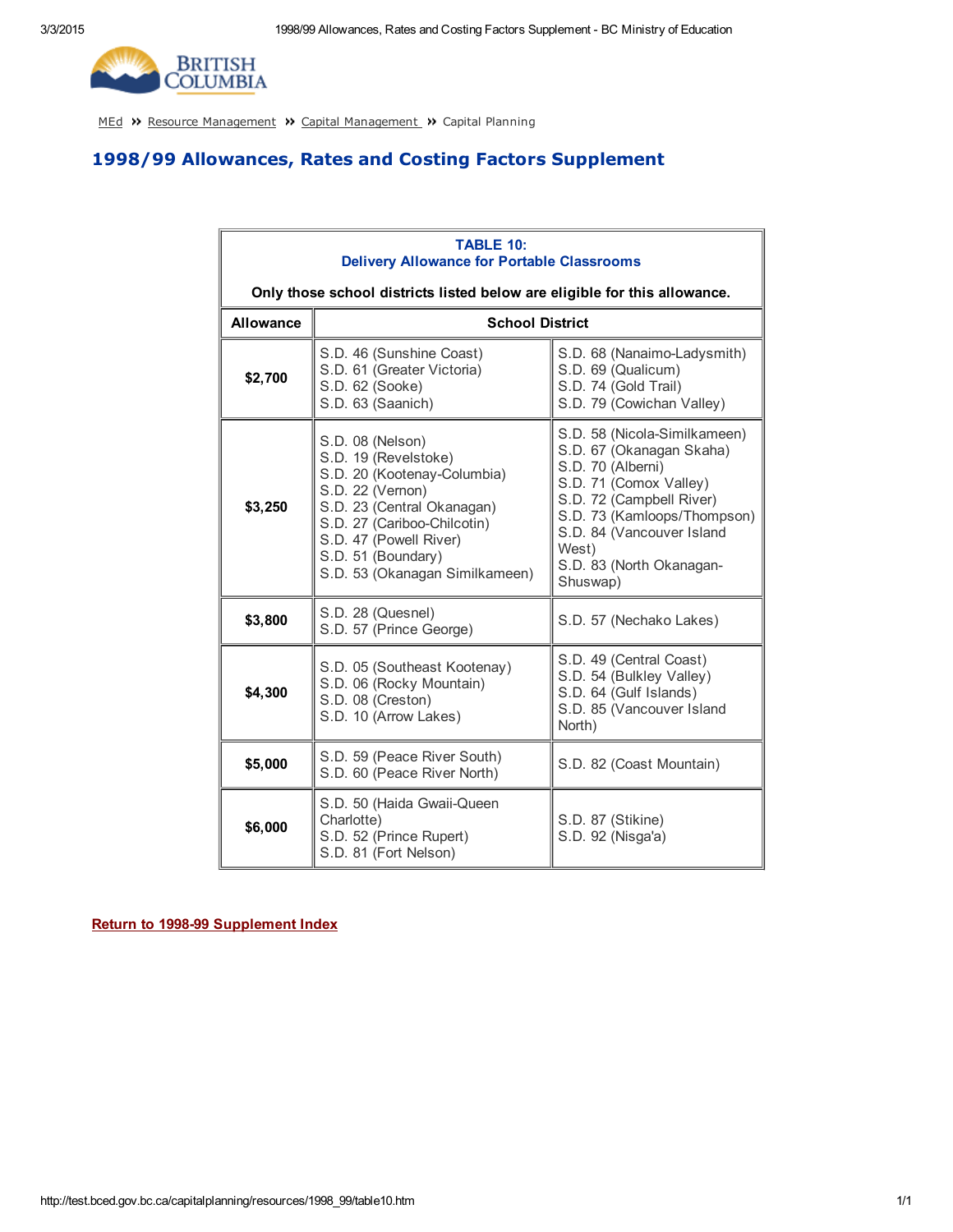$\overline{\Gamma}$ 

 $\overline{\mathbf{r}}$ 



[MEd](http://test.bced.gov.bc.ca/) >> Resource [Management](http://test.bced.gov.bc.ca/departments/resource_man/capitalmanagement.htm) >> Capital Management >> Capital Planning

### 1998/99 Allowances, Rates and Costing Factors Supplement

| <b>TABLE 11:</b><br><b>Snow Loading Allowance for Portable Classrooms</b> |                                                                                                                                                                                                                    |                                                                                                                                                                                                    |  |  |
|---------------------------------------------------------------------------|--------------------------------------------------------------------------------------------------------------------------------------------------------------------------------------------------------------------|----------------------------------------------------------------------------------------------------------------------------------------------------------------------------------------------------|--|--|
| Only those school districts listed below are eligible for this allowance. |                                                                                                                                                                                                                    |                                                                                                                                                                                                    |  |  |
| <b>Allowance</b>                                                          | <b>School District</b>                                                                                                                                                                                             |                                                                                                                                                                                                    |  |  |
|                                                                           | (Snow Load 3 2.4 kPa and $<$ 3.4 kPa)                                                                                                                                                                              |                                                                                                                                                                                                    |  |  |
| \$2,700                                                                   | S.D. 05 (Cranbrook)<br>S.D. 06 (Kimberley)<br>S.D. 08 (Kaslo)<br>S.D. 28 (Quesnel)<br>S.D. 44 (North Vancouver)<br>S.D. 48 (Squamish)<br>S.D. 51 (Boundary)<br>S.D. 54 (Bulkley Valley)<br>S.D. 57 (Prince George) | S.D. 58 (Princeton)<br>S.D. 60 (Peace River North)<br>S.D. 70 (Alberni)<br>S.D. 71 (Comox Valley)<br>S.D. 72 (Campbell River)<br>S.D. 78 (Hope)<br>S.D. 83 (Salmon Arm)<br>S.D. 91 (Nechako Lakes) |  |  |
|                                                                           | (Snow Load 3 3.4 kPa)                                                                                                                                                                                              |                                                                                                                                                                                                    |  |  |
| \$3,250                                                                   | S.D. 05 (Fernie)<br>S.D. 06 (Golden)<br>S.D. 06 (Invermere)<br>S.D. 08 (Creston)<br>S.D. 08 (Nelson)<br>S.D. 10 (Arrow Lakes)<br>S.D. 19 (Revelstoke)                                                              | S.D. 20 (Kootenay-Columbia)<br>S.D. 48 (Whistler-Pemberton)<br>S.D. 73 (North Thompson)<br>S.D. 79 (Lake Cowichan)<br>S.D. 82 (Coast Mountains)<br>S.D. 87 (Stikine)                               |  |  |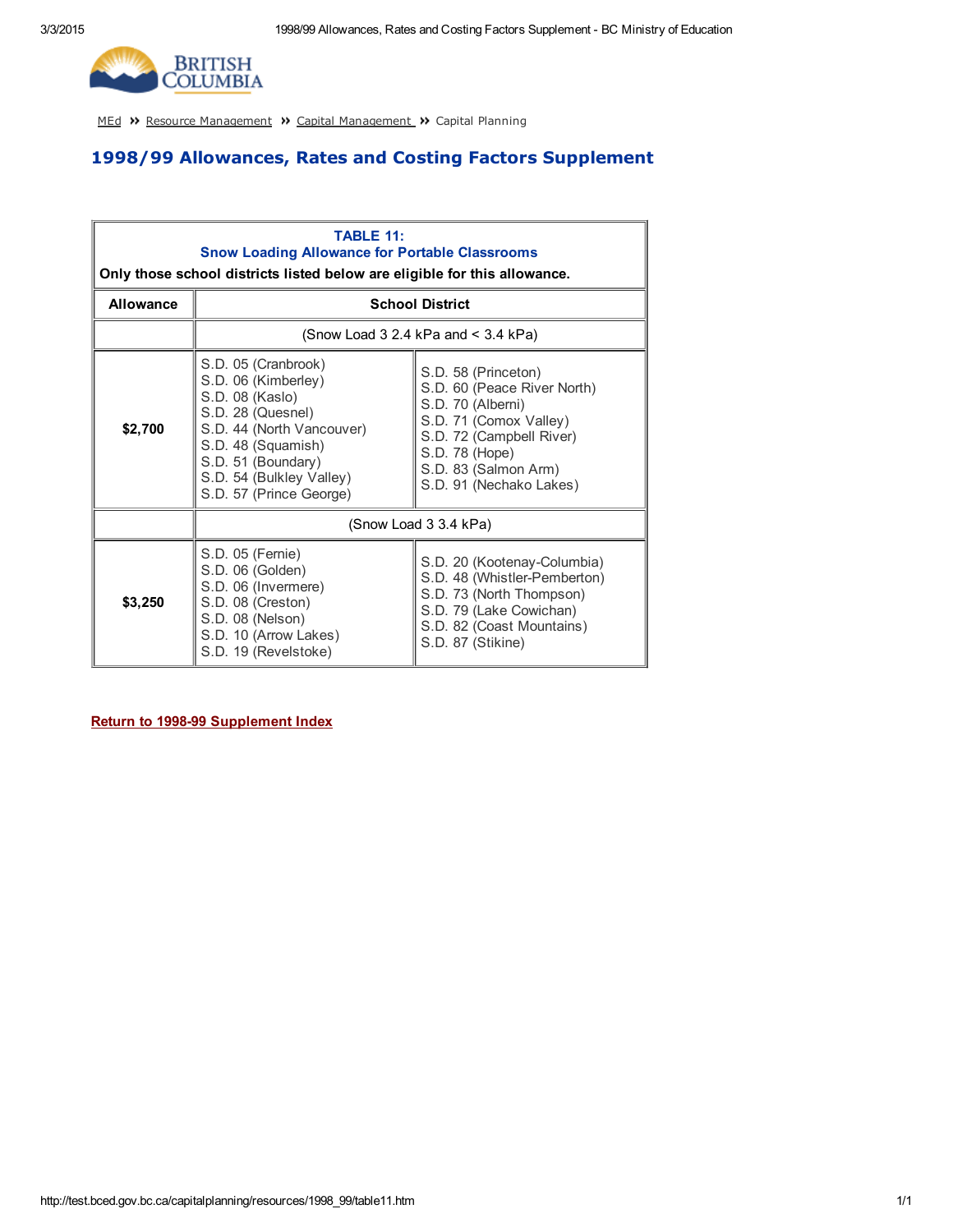

# 1998/99 Allowances, Rates and Costing Factors Supplement

| <b>TABLE 13:</b><br><b>Bus Transportation Allowance</b>                                   |                        |                                                                                |  |
|-------------------------------------------------------------------------------------------|------------------------|--------------------------------------------------------------------------------|--|
| <b>School District &amp;</b><br><b>Location of School District Board</b><br><b>Office</b> |                        | Allowance per Bus (km x \$0.70)<br>(Includes P.S.T. and G.S.T., net of rebate) |  |
| 5                                                                                         | Cranbrook              | \$491                                                                          |  |
| 6                                                                                         | Invermere              | \$399                                                                          |  |
| 8                                                                                         | Nelson                 | \$646                                                                          |  |
| 10                                                                                        | Nakusp                 | \$561                                                                          |  |
| 19                                                                                        | Revelstoke             | \$491                                                                          |  |
| 20                                                                                        | Castigar               | \$652                                                                          |  |
| 22                                                                                        | Vernon                 | \$596                                                                          |  |
| 23                                                                                        | Kelowna                | \$629                                                                          |  |
| 27                                                                                        | <b>Williams Lake</b>   | \$633                                                                          |  |
| 28                                                                                        | Quesnel                | \$600                                                                          |  |
| 33                                                                                        | Chilliwack             | \$729                                                                          |  |
| 34<br>35                                                                                  | Abbotsford             | \$760<br>\$783                                                                 |  |
|                                                                                           | Langley                |                                                                                |  |
| 36<br>37                                                                                  | Surrey<br>Delta        | \$792<br>\$802                                                                 |  |
| 38                                                                                        | Richmond               | \$809                                                                          |  |
| 39                                                                                        | Vancouver              | \$809                                                                          |  |
| 40                                                                                        | New Westminster        | \$795                                                                          |  |
| 41                                                                                        | <b>Burnaby</b>         | \$804                                                                          |  |
| 42                                                                                        | Maple Ridge            | \$774                                                                          |  |
| 43                                                                                        | Coquitlam              | \$788                                                                          |  |
| 44                                                                                        | North Vancouver        | \$815                                                                          |  |
| 45                                                                                        | West Vancouver         | \$818                                                                          |  |
| 46                                                                                        | Gibsons                | \$824                                                                          |  |
| 47                                                                                        | <b>Powell River</b>    | \$904                                                                          |  |
| 48                                                                                        | Squamish               | \$855                                                                          |  |
| 49                                                                                        | Hagensborg             | \$958                                                                          |  |
| 50                                                                                        | Queen Charlotte City   | \$1,021                                                                        |  |
| 51                                                                                        | <b>Grand Forks</b>     | \$719                                                                          |  |
| 52                                                                                        | <b>Prince Rupert</b>   | \$1,021                                                                        |  |
| 53                                                                                        | Oliver                 | \$708                                                                          |  |
| 54                                                                                        | <b>Smithers</b>        | \$776                                                                          |  |
| 57                                                                                        | <b>Prince George</b>   | \$516                                                                          |  |
| 58                                                                                        | <b>Merritt</b>         | \$622                                                                          |  |
| 59                                                                                        | Dawson Creek           | \$413                                                                          |  |
| 60                                                                                        | Fort St. John          | \$464                                                                          |  |
| 61                                                                                        | Victoria               | \$832                                                                          |  |
| 62<br>63                                                                                  | Langford<br>Saanichton | \$839                                                                          |  |
| 64                                                                                        | Ganges                 | \$814<br>\$818                                                                 |  |
| 67                                                                                        | Penticton              | \$683                                                                          |  |
| 68                                                                                        | Nanaimo                | \$822                                                                          |  |
| 69                                                                                        | Parksville             | \$846                                                                          |  |
| 70                                                                                        | Port Alberni           | \$876                                                                          |  |
| 71                                                                                        | Courtenay              | \$894                                                                          |  |
| 72                                                                                        | Campbell River         | \$925                                                                          |  |
| 73                                                                                        | Kamloops               | \$560                                                                          |  |
| 74                                                                                        | Ashcroft               | \$623                                                                          |  |
| 75                                                                                        | Mission                | \$760                                                                          |  |
| 78                                                                                        | Hope                   | \$701                                                                          |  |
| 79                                                                                        | Duncan                 | \$858                                                                          |  |